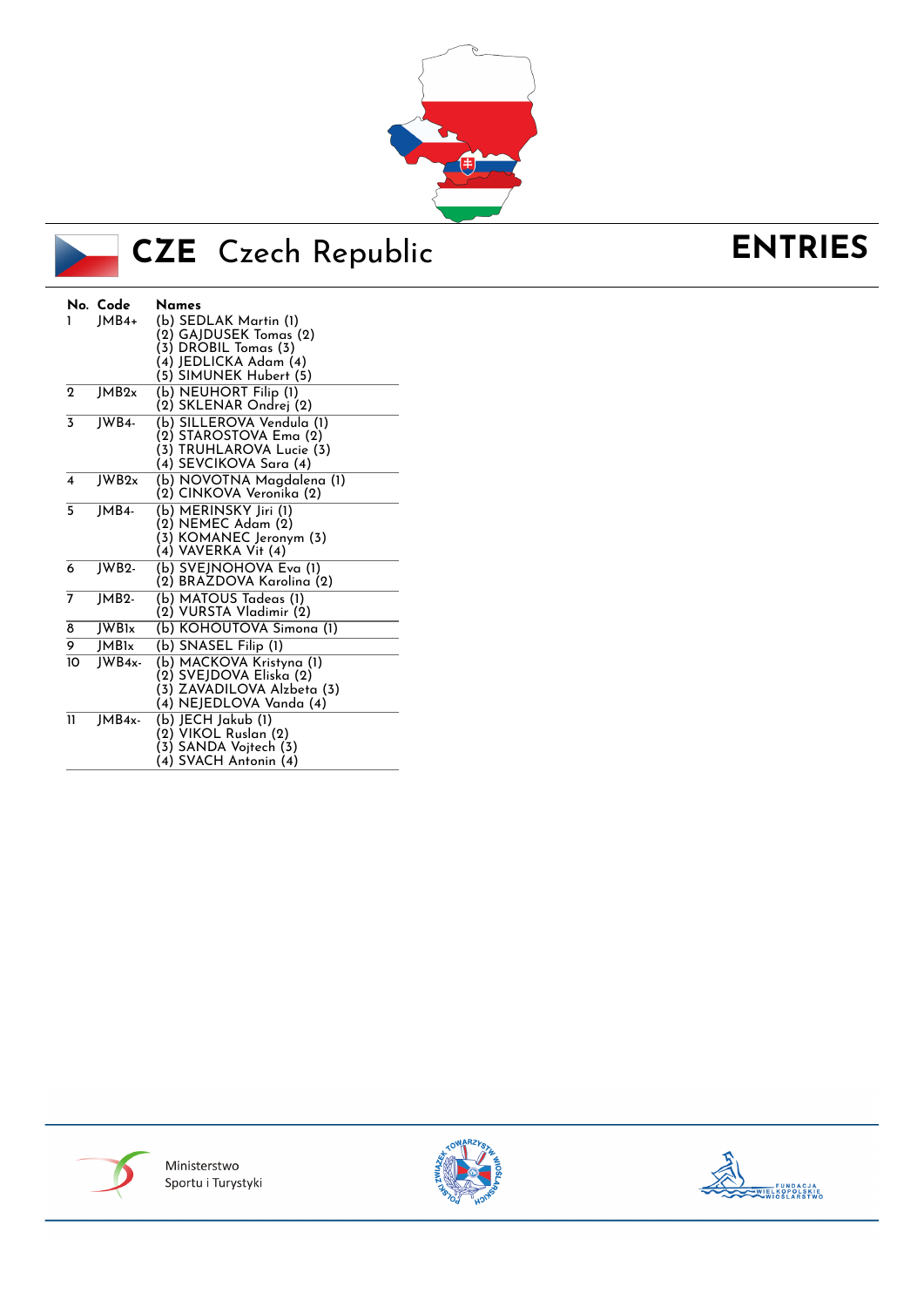

#### **POL** Poland

## **ENTRIES**

|                         | No. Code         | Names                                                                                                                                                      |
|-------------------------|------------------|------------------------------------------------------------------------------------------------------------------------------------------------------------|
| 1                       | JMB4+            | (b) DRYLL Dominik 02 (1)<br>(2) JABLONSKI Grzegorz 02 (2)<br>(3) MICHALSKI Kacper 02 (3)<br>(4) ALASZEWSKI Bartosz 02 (4)<br>(5) KONONOWICZ Zuzanna 02 (5) |
| $\mathbf{2}$            | IMB2x            | (b) LISEK Tomasz 02 (1)<br>(2) WOZNIAK Jakub 03 (2)                                                                                                        |
| $\overline{3}$          | IWB4-            | (b) ZOLEDZIOWSKA Zuzanna 02 (1)<br>(2) SZMAJ Aleksandra 02 (2)<br>(3) POLASIK Paulina 02 (3)<br>(4) SKOPOWSKA Kornelia 02 (4)                              |
| $\overline{\mathbf{4}}$ | IWB2x            | (b) JANKOWSKA Martyna 02 (1)<br>(2) KOWALAK Sandra 02 (2)                                                                                                  |
| 5                       | IMB4-            | (b) JANUSZEWSKI Adam 02 (1)<br>(2) PANKOWSKI Dawid 03 (2)<br>(3) RATAJCZAK Maksymilian 02 (3)<br>(4) ZAWADA Tomasz 03 (4)                                  |
| 6                       | <b>IWB2-</b>     | (b) RACZYNSKA Zuzanna 02 (1)<br>(2) WEIWER Julia 02 (2)                                                                                                    |
| $\overline{7}$          | IMB <sub>2</sub> | (b) BANDURSKI Adam 02 (1)<br>(2) ZYBLEWSKI Dominik 03 (2)                                                                                                  |
| 8                       | <b>JWBIx</b>     | (b) KALINOWSKA Wiktoria 02 (1)                                                                                                                             |
| 9                       | JMB1x            | (b) LITKA Cezary 02 (1)                                                                                                                                    |
| 10                      | $IWB4x-$         | (b) SULIK Julia 03 (1)<br>(2) JOZEFOWICZ Paulina 03 (2)<br>(3) SZPRENGIEL Magdalena 03 (3)<br>(4) MERMELA Adrianna 03 (4)                                  |
| 11                      | $IMB4x-$         | (b) KALETA Cezary 03 (1)<br>(2) SCIBIOR Stanislaw 02 (2)<br>(3) DOMANSKI Konrad 02 (3)<br>(4) SKARZYNSKI Gustaw 02 (4)                                     |





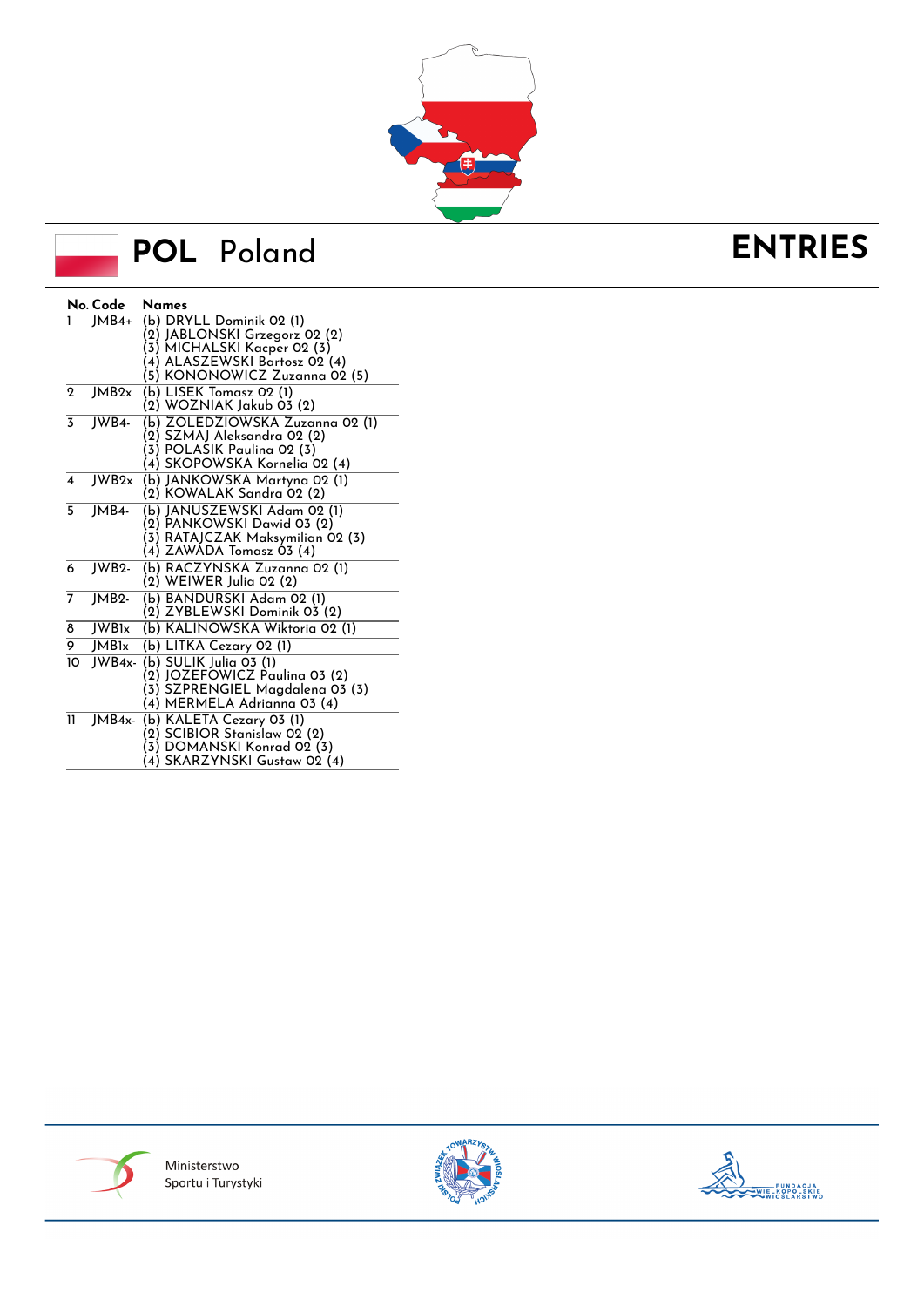

# **HUN** Hungary A

### **ENTRIES**

|                         | No. Code                | <b>Names</b>                      |
|-------------------------|-------------------------|-----------------------------------|
| 1                       | $JMB4+$                 | (b) HORVATH Patrik 02 (1)         |
|                         |                         | (2) NAGYSZOKOLYAI Aron 03 (2)     |
|                         |                         | (3) PATAKY Gabor 02 (3)           |
|                         |                         | (4) DAVIDHAZY Zsolt 02 (4)        |
|                         |                         | (5) GASZTONYI Peter Laszlo 05 (5) |
| $\mathbf{2}$            | IMB2x                   | (b) PIRIK Daniel 02 (1)           |
|                         |                         | (2) BENCSIK Botond 02 (2)         |
| 3                       | IWB4-                   | (b) FULOP Adrienn 02 (1)          |
|                         |                         | (2) STINNER Kamilla 02 (2)        |
|                         |                         | (3) FEHERVARI Eszter 02 (3)       |
|                         |                         | (4) HEGYES Zsofia 02 (4)          |
| $\overline{\mathbf{4}}$ | JWB <sub>2x</sub>       | $\overline{(b)}$ MILE Anna 02 (1) |
|                         |                         | (2) MATICSEK Lizett 03 (2)        |
| 5                       | IMB4-                   | (b) VARGA Koppany 02 (1)          |
|                         |                         | (2) JUHASZ Tamas 02 (2)           |
|                         |                         | (3) KONCSIK Dominik 02 (3)        |
|                         |                         | (4) BOZSO Szilveszter 02 (4)      |
| 6                       | <b>IWB2-</b>            | (b) FEHERVARI Eszter 02 (1)       |
|                         |                         | (2) STINNER Kamilla 02 (2)        |
| $\overline{7}$          | IMB <sub>2</sub>        | (b) PATAKY Gabor 02 (1)           |
|                         |                         | $(2)$ DAVIDHAZY Zsolt 02 $(2)$    |
| 8                       | JWB1x                   | (b) SISKA Bettina 02 (1)          |
| 9                       | <b>IMB<sub>lx</sub></b> | (b) SZABO Gabor 02 (1)            |
| 10                      | $IWB4x-$                | (b) NABI Sawmina 02 (1)           |
|                         |                         | (2) VARGA Eva Emese 03 (2)        |
|                         |                         | (3) BIRO Kata 02 (3)              |
|                         |                         | (4) SONFELD Julia 02 (4)          |
| $\mathbf{1}$            | $IMB4x-$                | (b) KALMAN David 02 (1)           |
|                         |                         | (2) SOMOGYI David 03 (2)          |
|                         |                         | (3) DITTRICH Levente 02 (3)       |
|                         |                         | (4) ROZSAVOLGYI Viktor 03 (4)     |





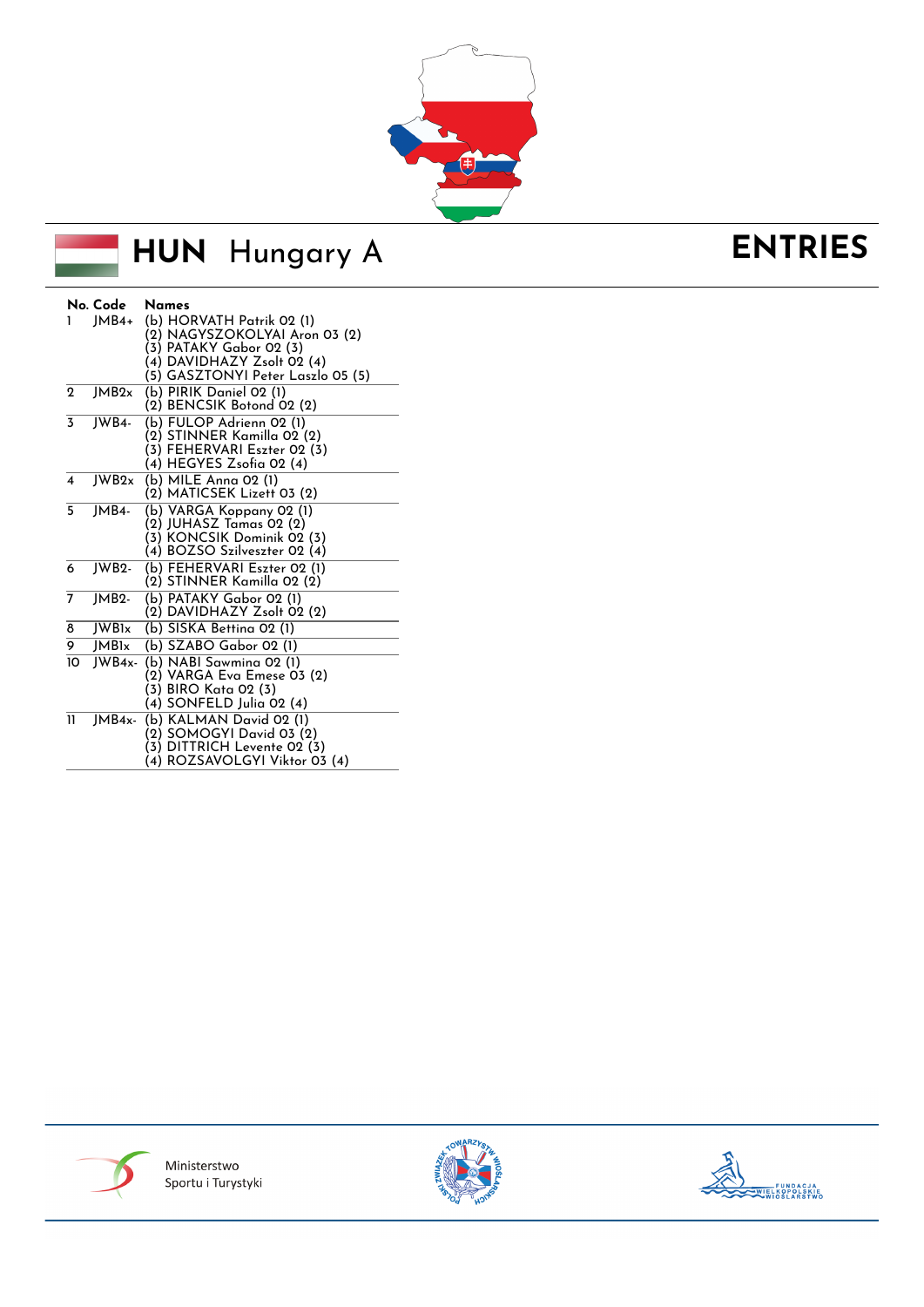

# **HUN** Hungary B

## ENTRIES

| 3   | No. Code Names<br>JWB4- | (b) JUHASZ Sara Rebeka 02 (1)<br>(2) M. TOTH Borbala 02 (2)<br>(3) KISS Emoke 03 (3)<br>(4) FERENCZ Panna 03 (4)     |
|-----|-------------------------|----------------------------------------------------------------------------------------------------------------------|
| 5   | IMB4-                   | (b) FERNANDEZ-KISS David (1)<br>(2) KOVACS Sandor 03 (2)<br>(3) SZENTPALI Balazs 02 (3)<br>(4) VOLFORD Marton 02 (4) |
| 6   | IWB2-                   | (b) FULOP Adrienn 02 (1)<br>(2) HEGYES Zsofia 02 (2)                                                                 |
| 7   | $IMB2-$                 | (b) HORVATH Patrik 02 (1)<br>(2) NAGYSZOKOLYAI Aron 03 (2)                                                           |
| 8   | IWB <sub>lx</sub>       | (b) HEGYES Barbara 02 (1)                                                                                            |
| ब्र | <b>IMBI</b> x           | (b) UJHELYI Mihaly 02 $(1)$                                                                                          |
| 10  | $IWB4x-$                | (b) TOTH Szofi 02 (1)<br>(2) HEVER Adel 03 (2)<br>(3) CZENCZ Lili 03 (3)<br>(4) KIRALY Lilla 03 (4)                  |